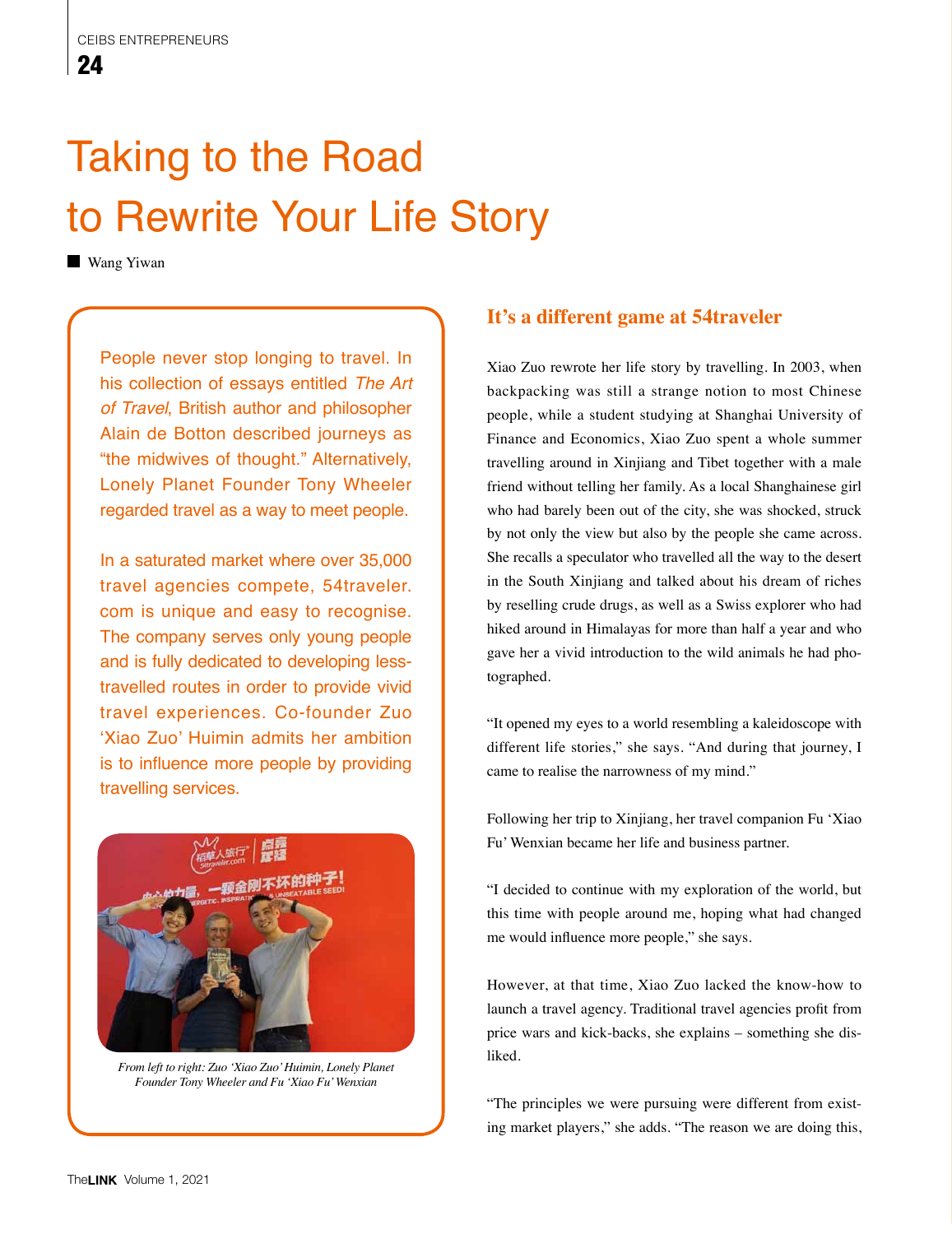our philosophy and what we won't do – all of these have been discussed thoroughly."

The company's target clients are individual travellers rather than group tourists. They are young and less experienced. Still building personal values, they are easily affected and moved by the world around them. Nevertheless, the company has also adjusted its target audience from time to time. Given that university students typically can only afford a relatively lower price, the company has also redirected some of its focus to young white-collars aged between 20 and 45.

How can one describe a typical 54traveler trip? 54traveler is, first of all, not an outdoor club.

"We may prefer visiting villagers at the foot of Mount Everest to climbing the mountain itself," Xiao Zuo explains. "But, you are not here to enjoy a resort hotel or travel in a safe bubble with all your habits unchallenged."

Keen on encouraging people to experience the world, Xiao Zuo summarises the company philosophy in four words: exploration, experience, exchange and sharing. In India, for example, 54traveler takes groups to stay at luxury hotels and for a ride in a tuk-tuk. The groups also enjoy fancy restaurants and get to savour street snacks. Communication with locals is also part of the experience in order to establish a deeper connection with the local culture. 54traveler aims to let people experience real local life using all of their senses and the design of the travel routes present the diversity of the destinations.

In addition to destinations, travel companions are also essential to the travel experience. That is where 54traveler's focus on young people has an edge. People of similar ages break the ice with self-introductions hosted by the tour guide and later strike up friendships.



*Xiao Zuo (left) during her travels*

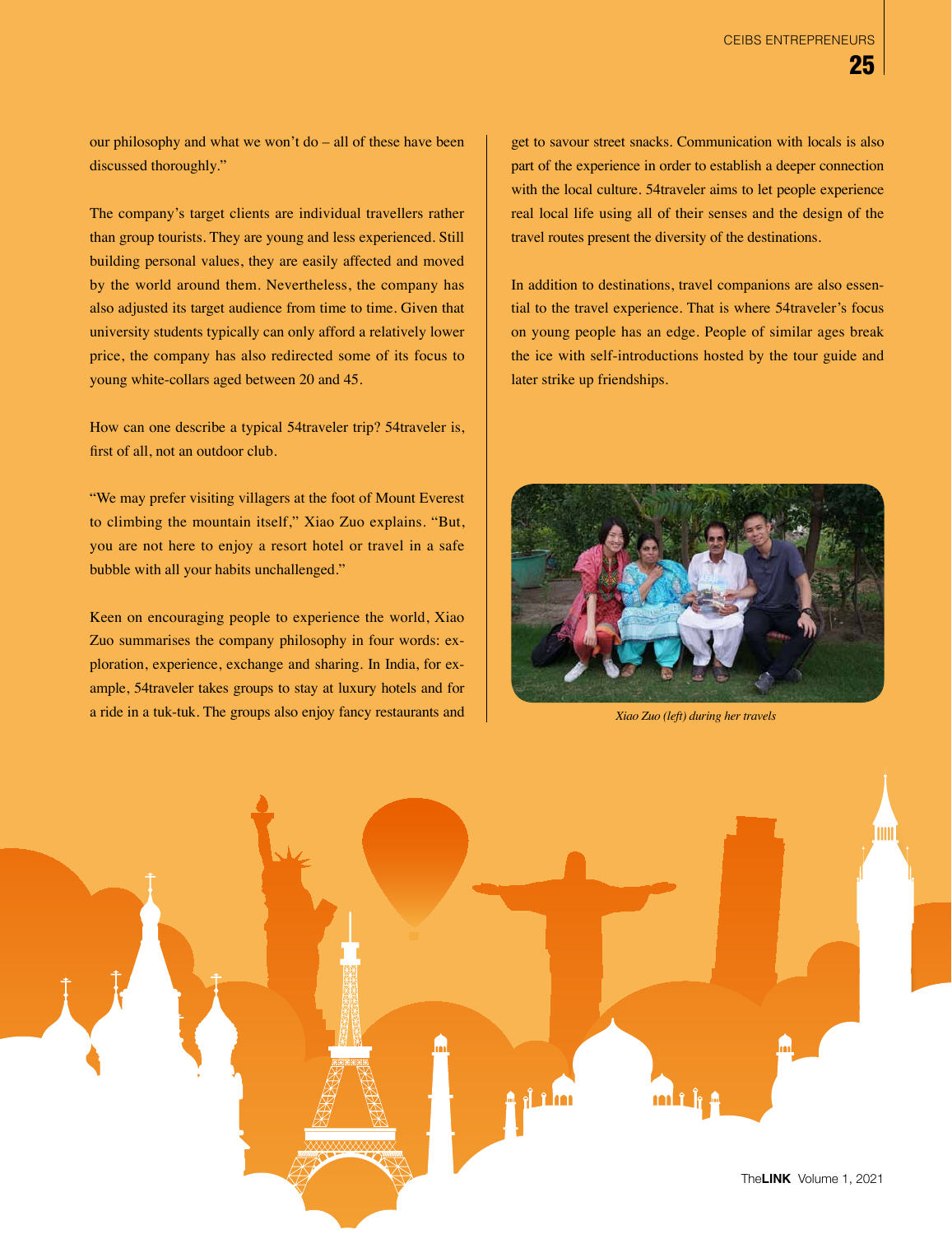Two most important standards in selecting partners are sharing common goals and having complementary expertise.

## **Bittersweet: When hobbies become business**

It is not always sweet to have your life partner as your business partner. Xiao Zuo frequently mentioned "bickering" when it comes to this point. Two most important standards in selecting partners are sharing common goals and having complementary expertise. With different abilities, husbands and wives tend to misunderstand each other and have conflicts, but since they are also family, they cannot be as blunt as many regular partners are.

"You have to compromise," Xiao Zuo says. "If both of us want to have a final say in such a small company, who we should listen to? It can only limit the strength of two opposing directions and will do no good for anyone."

These days, Xiao Zuo and Xiao Fu have a clear division of work and any friction has diminished. Xiao Fu is in charge of daily operations and Xiao Zuo is responsible for business development and innovation.

Turning a hobby into a business, Xiao Zuo feels the road to running a business resembles Chinese scholar Xuanzang's journey to the west – it is full of challenges. She has come to realise that no matter your love for something, the process to make it a business can never be one of pure joy.

"When an unexpected situation is beyond your control," Xiao Zuo says. "One can only try to live through it."

Hardship also led her to greater self-awareness.

"Your youth is the best time to try different things," she says. "Don't wait until it is too late to understand who you are and what your possibilities are."